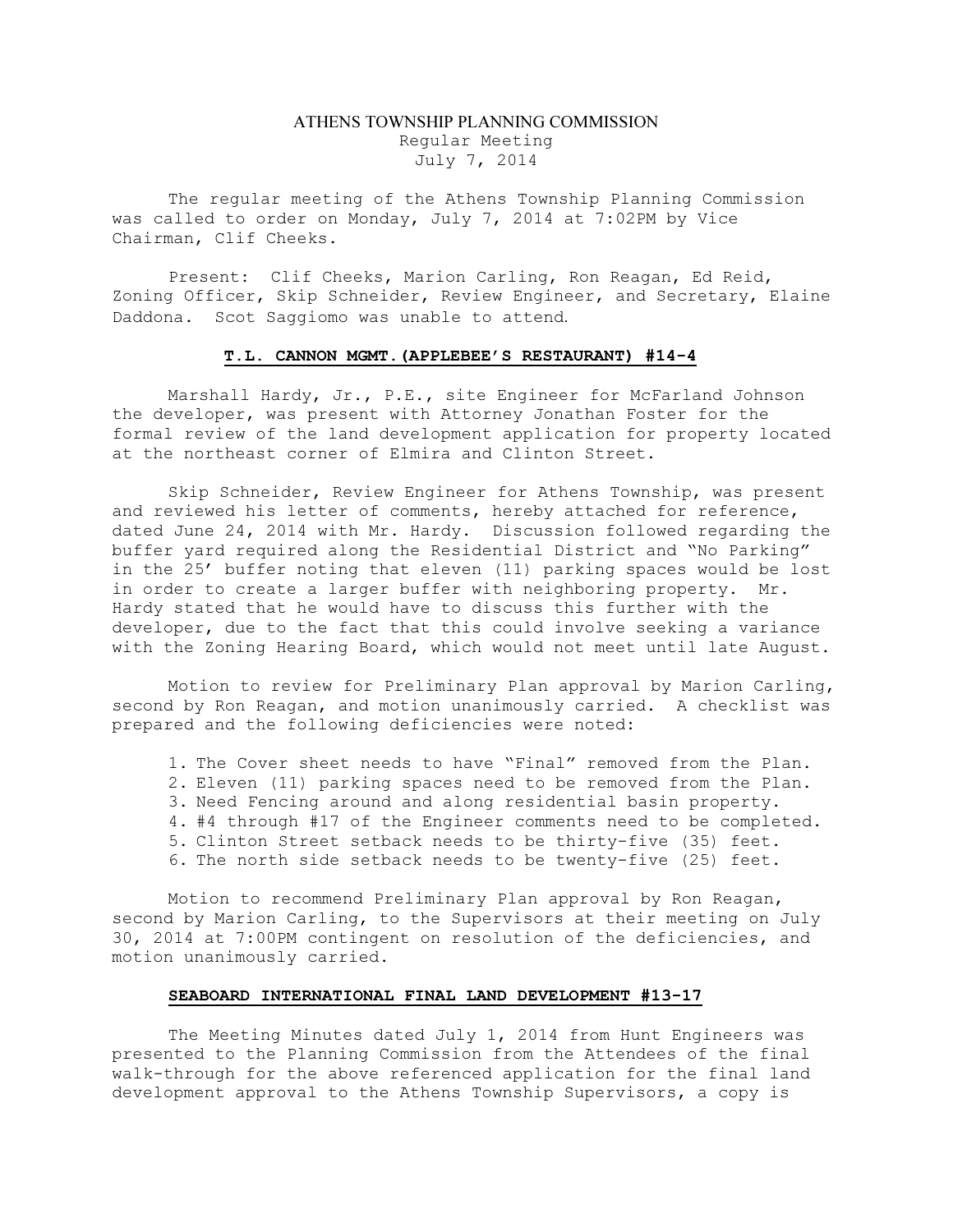hereto attached for reference. Discussion followed with Ed Reid, Skip Schneider and Christopher Wood who represents the developer regarding the comments.

Check #26023 from Doud BTS, Inc. dated June 20, 2014 in the amount of One Thousand Five Hundred and no/100 (\$1,500.00) Dollars was paid for filing fee, along with Check #26024 in the amount of Twentyfive (\$25.00) Dollars made payable to the Bradford County Treasurer for the review fee, and Check #26098 in the amount of One Thousand Five Hundred (\$1,500.00) Dollars dated June 30, 2014 for the Engineer Review fee.

Motion by Ron Reagan to review for Final Plan approval of the land development plan, second by Marion Carling, and motion unanimously carried. The following deficiencies were noted:

1. #2 and #4 of the Meeting Minutes must be completed. 2. Need to add stabilization product to the storm water basins.

Motion by Ron Reagan, second by Marion Carling, to recommend Final Plan approval to the Supervisors at their meeting to be held on Wednesday, July 9, 2014 at 6:30PM, and motion unanimously carried.

## CONSOLIDATED RESOURCES LLC – CONTRACTOR'S YARD #14-5

David Young, Engineer for JHA Companies, presented eight (8) copies of a land development for a Macafee Road Contractor's Yard Site Plan dated June 16, 2014 and received by the Zoning Office on June 16, 2014 along with the following documents: Land Development review application; Project Narrative, Project Schedule; Project Cost Estimate; E&S Control Plan & Post Construction Stormwater Management Plan; Project Site Deed; Power of Attorney from the landowner; Wetlands Evaluation; Waiver Request; Operations Statement, and Infiltration Testing Report.

Check #11024 dated June 16, 2014 in the amount of Five Hundred and no/100 (\$500.00) Dollars was received for the filing fee from Consolidated Resource, LLC along with Check #11025 made payable to the Bradford County Treasurer, dated June 20, 2014 for the review fee.

Mr. Young explained that the landowners who Lease to Consolidated Resources have applied to the Athens Township Supervisors for a Map Amendment hearing which is scheduled for Wednesday, July 9, 2014 to re-zone the entire 36.38 acre tax parcel to Industrial from Residential Rural.

Project Narrative states that the purpose of the project is the construction of the consolidated Resource Contractor's yard on Macafee Road in Athens Township, Bradford County, PA. The project will consist of the installation of gravel drives to the rear of an existing complex of buildings currently utilized by Consolidated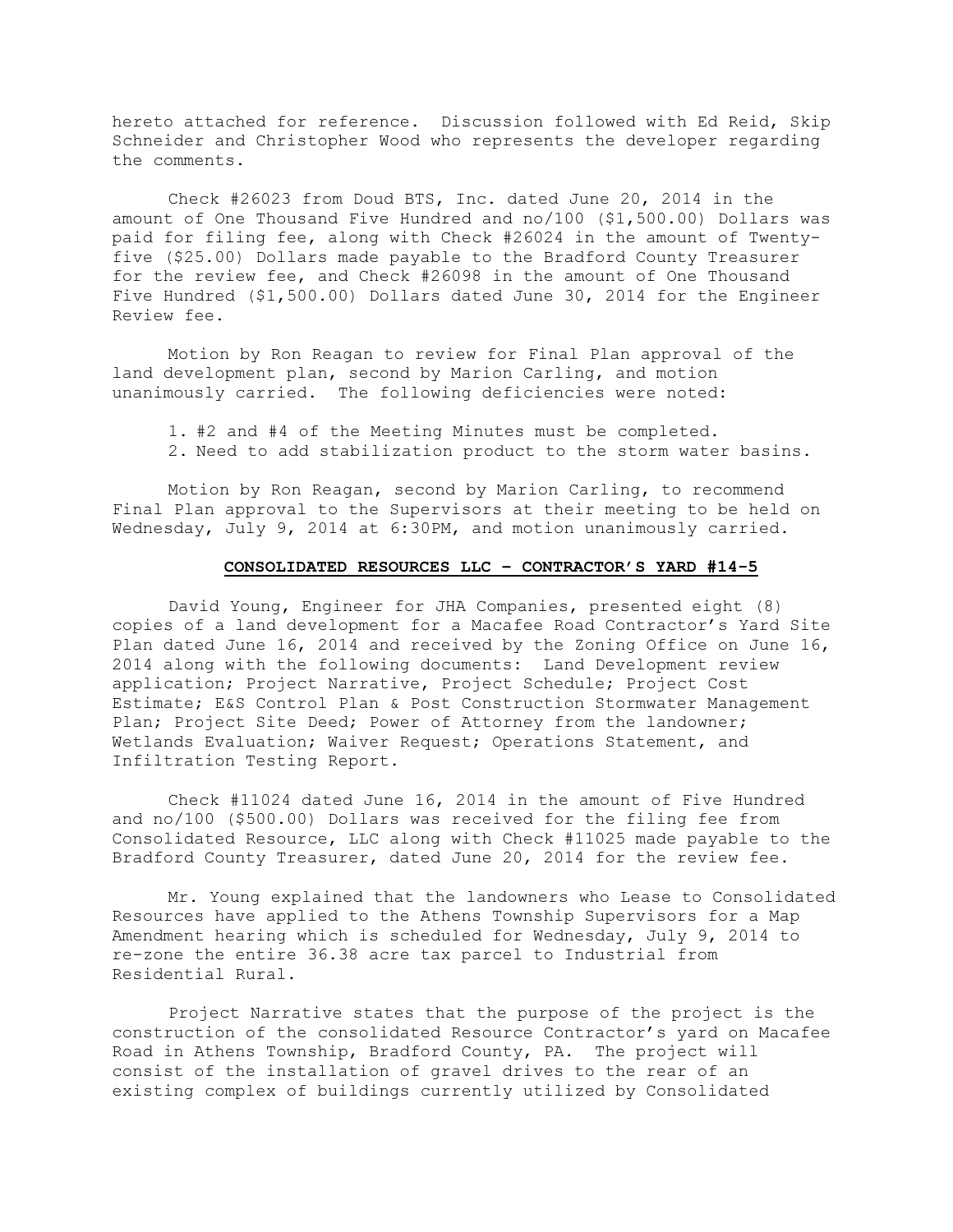Resource, LLC for their operations, including storage of project materials and equipment repairs.

Mr. Young stated that they would like to develop the parcel in two phases, depending on the success of Phase 1 now in operation.

The project site is currently owned in partnership by Murray Cole and Leo Drabinski. Consolidated Resource, LLC leases the site for their operations.

Contractor's Shops and yards are a permitted principal use in the Industrial Zone as listed in the Athens Township Zoning Ordinance. As defined in the Definitions and Section 422, a Contractor's Shop and Yard includes office space, equipment repair facilities, and storage area for building/roadway/pipeline materials.

Mr. Young stated that there are no sewage facilities at the site and there is no intent to provide any at the present time, due to the fact that there is no office personnel located at this site. They have provided porta-johns for the mechanics that work on the equipment at the site. He discussed sewage planning with Mary at Bradford County Sanitation and she advised him that they would need to complete a Component 2 sewage module for a septic system, but he did not present this document at this time.

Motion by Marion Carling to review for Preliminary Plan, Phase 1, second by Clif Cheeks, and motion unanimously carried. A checklist was completed and the following deficiencies were noted:

- 1. Lack of Component 2 Sewage Planning module.
- 2. Need to identify the screen plantings on the Plan.
- 3. Identify employee parking in front of the building on the Plan.
- 4. Ensure entrance and exit is paved.
- 5. On Cover Sheet, sewer/code enforcement contact information is in error on the Plan.
- 6. Need copy of Lease Agreement with the landowners.
- 7. Need signatures on the Land Development Plan.

Motion by Marion Carling, second by Clif Cheeks to recommend approval, contingent upon resolution of the deficiencies and approval of the Zoning Map Amendment change, to the Supervisors at their meeting to be held on July 30, 2014 at 7:00PM, and motion unanimously carried.

Motion by Ron Reagan to approve the Minutes of June 2, 2014 as read, second by Marion Carling, and motion unanimously carried.